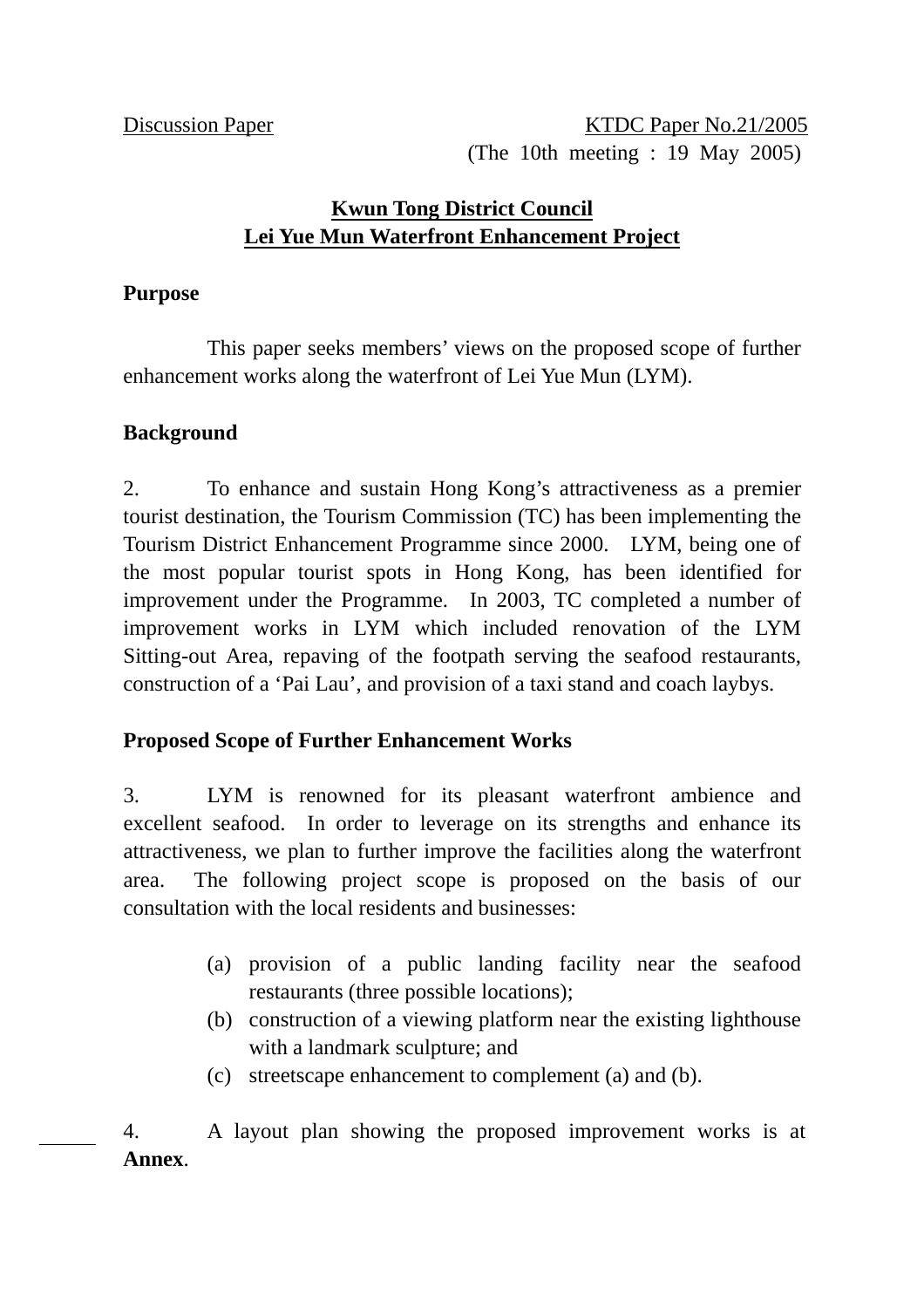# **Possible Locations for the Proposed Landing Facility**

5. To ensure its effective use, the proposed landing facility should have a capacity to provide berthing for vessels up to 30 meters in length. Having taken into account other factors like site conditions, marine safety, proximity to the seafood restaurants and other attractions in LYM, availability of a suitable hinterland as holding area etc, three possible locations have been identified for constructing the facility as shown at **Annex**. A broad comparison is as follows:

|                                                                                                                                                                                                                                                                           | <b>Location 1</b>                      | <b>Location 2</b>                      | <b>Location 3</b>                             |
|---------------------------------------------------------------------------------------------------------------------------------------------------------------------------------------------------------------------------------------------------------------------------|----------------------------------------|----------------------------------------|-----------------------------------------------|
| Proposed type of landing<br>facility taking into account site<br>conditions and marine safety                                                                                                                                                                             | Pier                                   | Pier                                   | Landing steps<br>(same function<br>as a pier) |
| Standard procedures for capital<br>works : technical feasibility<br>study, conceptual and detailed<br>design, compliance with<br><b>Foreshore and Seabed</b><br>(Reclamations) Ordinance,<br>public consultation, funding<br>approval from LegCo, tender<br>exercise etc. | About 28<br>months                     | About 28<br>months                     | About 28<br>months                            |
| Application of the statutory<br>presumption against<br>reclamation of the Harbour<br>under the Protection of the<br><b>Harbour Ordinance</b>                                                                                                                              | Required<br>(See Note)                 | Required<br>(See Note)                 | <b>Not</b><br>required                        |
| Construction of landing facility                                                                                                                                                                                                                                          | About<br>21 months                     | About<br>21 months                     | About<br>18 months                            |
| Timeframe                                                                                                                                                                                                                                                                 | Difficult to<br>estimate<br>(See Note) | Difficult to<br>estimate<br>(See Note) | About 46<br>months                            |

*Note*: On top of the standard procedures for capital works, Locations 1 and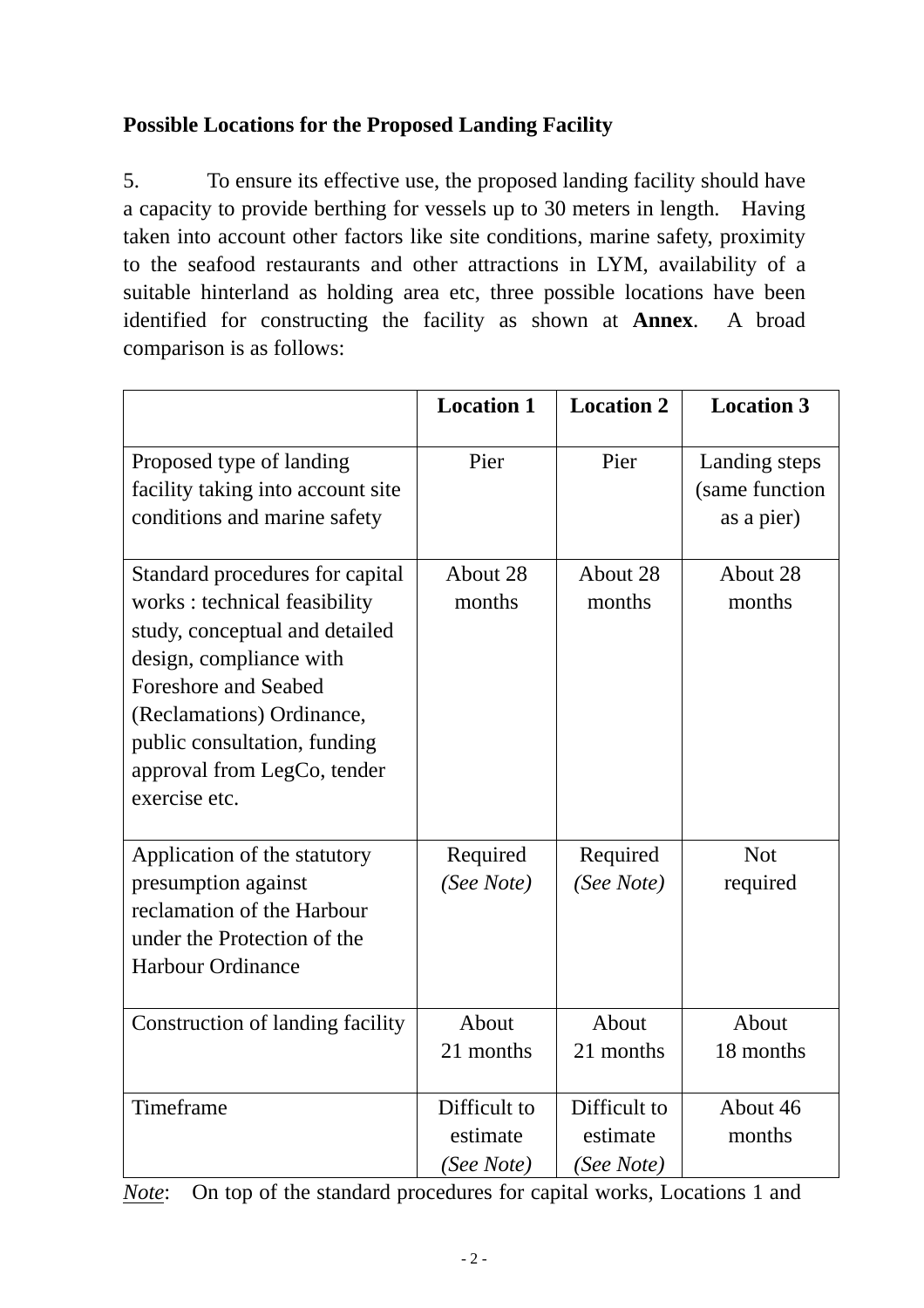2, which lie within the limit of the Victoria Harbour, are also subject to the statutory presumption against reclamation of the Harbour under the Protection of the Harbour Ordinance. Government must be satisfied that the "overriding public need" test as stipulated in the judgment of the Court of Final Appeal regarding reclamation within the Harbour has been met, before a proposal involving reclamation within the Harbour will be selected. In the absence of any precedent case, it is difficult to estimate the time required for establishing an "overriding public need".

## **Tourism Merits**

6. The Hong Kong Tourism Board (HKTB) fully supports the provision of a landing facility near the seafood restaurants in LYM to facilitate visitors' access by sea thereby enriching their experience. According to HKTB's initial assessment, the new landing facility can attract about 11,000 visitors to travel to LYM by sea for lunch or dinner per month, and up to 14,000 per month during the peak season. This compares to the existing monthly visitation of about 1,500 visitors only. At present, the Sam Ka Tsuen public pier is inconveniently located and heavily occupied for bulk loading and unloading of seafood produce, hence affecting its visitor-friendliness.

7. As regards the proposed viewing platform, it will provide an excellent vantage point for appreciating, under a leisurely atmosphere, the harbour view. As a welcoming feature for vessels passing through LYM Pass, the proposed sculpture on the viewing platform has potential to become a LYM landmark.

### **Advice Sought**

- 8. Members are invited to:
	- (a) comment on the proposed scope of the project as set out in paragraph 3 above; and
	- (b) agree on a location for the proposed landing facility based on the three options identified in paragraph 5 above.

Tourism Commission Economic Development and Labour Bureau 19 May 2005